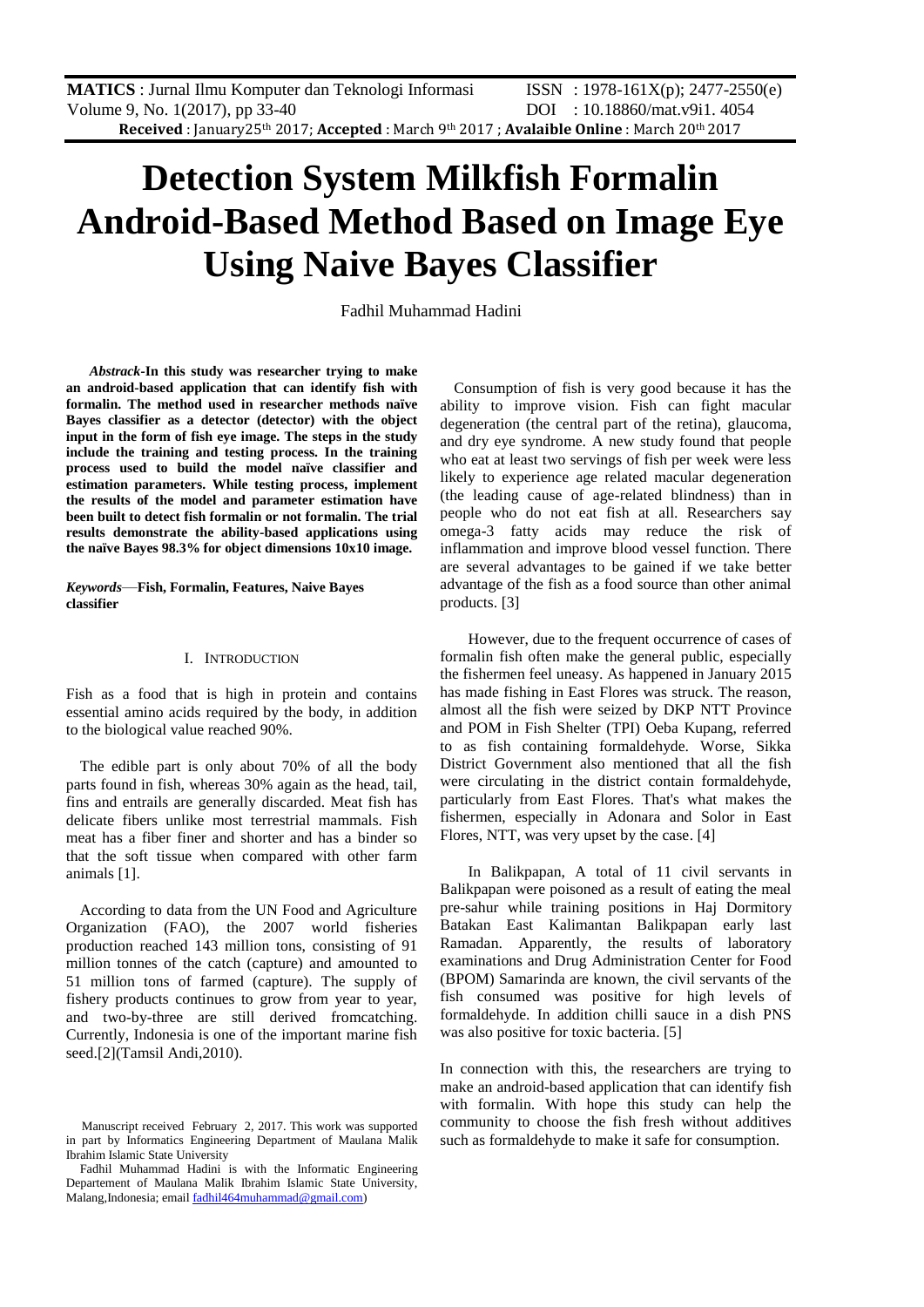# II. NAIVE BAYES CLASSIFIER

#### *A. Teorema Naive Bayes*

Bayes Rule is a rule that is correct or revise a probability by utilizing additional information. That is, from initial probability (prior probability) that have not been repaired formulated based on information currently available, and then formed the next probability (posterior probability) [9]. When the feature is known ω\_j class j, and x is the object features (pattern x), then the probability ω\_if unknown can be formulated in equation :

# *B. Singularitas Naïve Bayes Against Gaussian Classifier*

Naïve Bayes can be assumed into the special model p  $(x | \theta)$ , hereinafter naïve Bayes method to estimate population distribution parameter  $θ = (μ, Σ)$  to model Multivariate Normal distribution (Gaussian). One from the simplest approach to avoid a single value parameter covariance matrix is to use diagonal covariance matrix. Based on this it can be assumed that each feature is independent so that equation[7]:

$$
p(x|\omega_j) = \prod_{l=1}^{d} N(x_1; \hat{\mu}_{jl}, \hat{\sigma}_{j,l}^2)
$$
 (3)

Where  $\mu$  il a component to-l from  $\mu$  i (component to-l based on the mean of sample data from class  $ω$  j),  $σ$  $(i, 1)$  ^ 2 is the diagonal elements all 1 from  $\Sigma$  i (component to-l based variants of data samples from class  $\omega$  j) and N (x,  $\mu$ ,  $\sigma$   $\wedge$  2) is the probability density function from the distribution model Univariate Normal (Gaussian) with mean  $\mu$  and variance  $\sigma$   $\land$  2. The theorem can direpsentasikan into the discriminant function, so by using conditional probability x against  $\omega$  j if g\_i> g\_j, for all i  $\neq$  j obtained discriminant function [7] as follows:

$$
g_j(x) =
$$
  
\n
$$
log(p(\omega_j)) - \sum_{l=1}^d log(\hat{\sigma}_{j,l}) - \frac{1}{2} \sum_{l=1}^d \frac{(x_l - \hat{\mu}_{jl})^2}{\hat{\sigma}_{j,l}^2}
$$
  
\n(4)

**With** 

$$
p(\omega_j)=n_j/\sum_{i=1}^c n_i
$$

Based on the equation 4, the rules for classifying the *pattern x* is:

$$
\hat{C} = \arg \max (g_j(x)), j = 1, ..., C \tag{5}
$$

Where  $\hat{C}$  is the chosen class id<sup>[10]</sup>.

# III. RESEARCH METHODS

### *A. Framework System*

At this stage, the design of the system began to be formed to determine how the system will resolve the problems to be studied in this research object and to give you an idea of what should be done and how the application identifiers formaldehyde content in fish work. Design system to be built is shown in figure 1.



**Fig 1 Design system**

The system includes training and testing parts where the second part of the second pass through the same process, namely preprocessing and feature extraction to get the object that represents the characteristics [12]. Later in the training process, we will estimate the parameters of the distribution of object features. The results of this process will be stored for use in the testing process is based on a discriminant function.

# *Data Collection Instrument*

Data collection instruments used in the study specifically designed to adjust the camera's ability to be used to take the image of a fish eye.



**Fig 2 Design data retrieval tool**

The tool is rectangular light-tight, at the top there is a place for a permanent camera so that when shooting the camera is not shifted. This tool also has a height of 9 cm between the camera lens to the object to be photographed in order to focus the camera to work optimally.

## *Model Feature*

*1) Grayscale:* Grayscale image used to represent the features of light intensity on beef meatballs. This process will change the value of the matrix of each *R, G and B* into *Gray* value, so it can be written as[13]:

$$
Gray = (R \times 0.299) + (G \times 0.587) + (B \times 0.114)
$$
\n
$$
(6)
$$

*2) Estimasi Parameter:* Object features assumed to follow Univariate Normal distribution (Gaussian) with the model parameters from the *mean* and *variance*. So we get the parameters of the distribution *mean* as follows: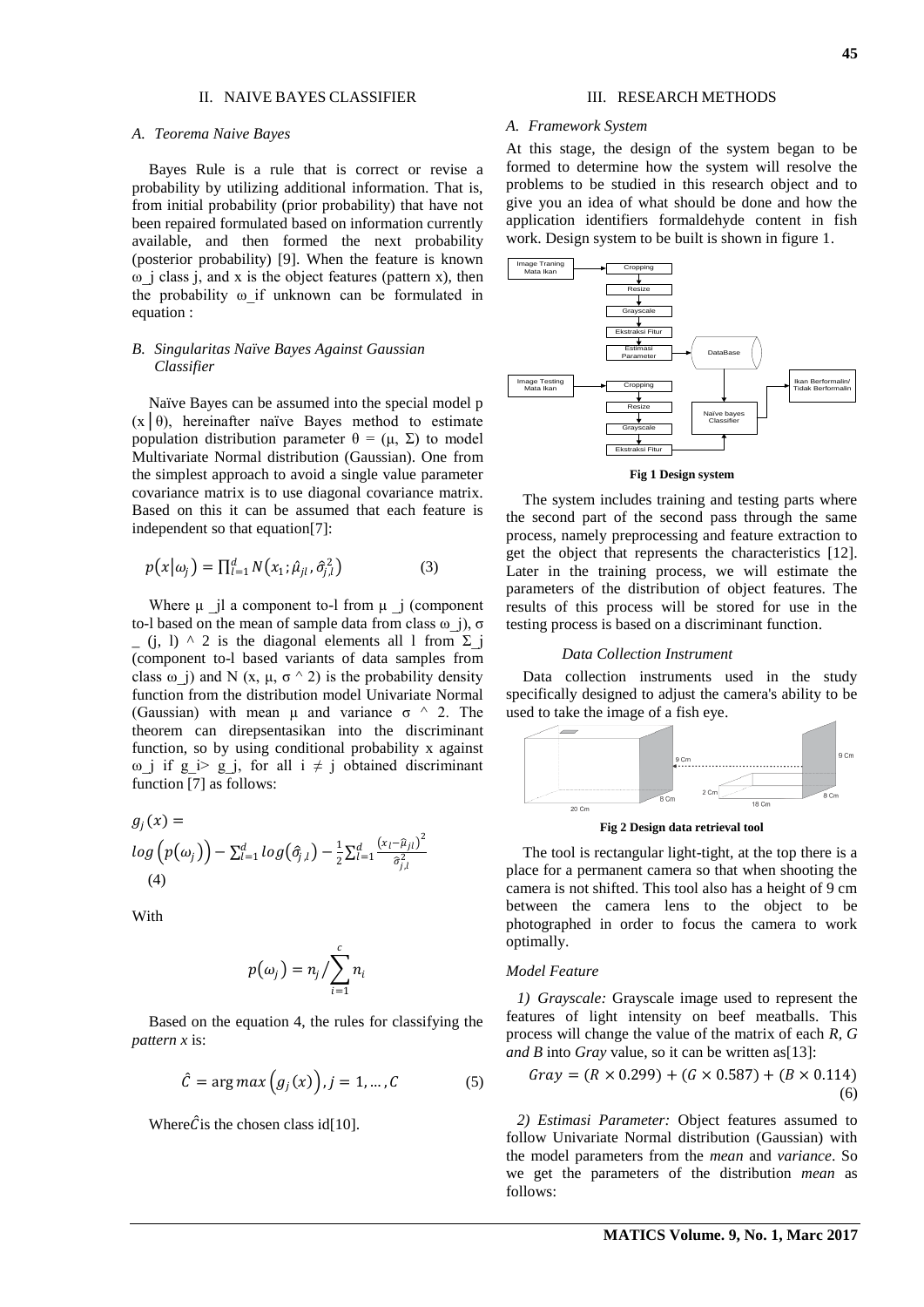$$
\hat{\mu} = \frac{1}{2} \sum_{i=1}^{n} x_i \ (7)
$$

And the results of parameter estimation variance is[11]:

$$
\hat{\sigma}^2 = \frac{1}{n-1} \sum_{i=1}^n (x_i - \hat{\mu})^2
$$
 (8)

# IV. EMPIRICAL ANALYSIS

## *B. Descripsion Data*

The data used in this study are primary data obtained from the purchase of fish by researcher. The total amount of data that will be used in a study of 240 images fish include fresh fish of data 120 and 120 of the fish with formalin. This study also used secondary data obtained from a survey conducted by taking samples of fish randomly in three markets in the city of Malang, the Market Gadang, Merjosari Market, and Market Belimbing.

# *Software Implementation*

Application identifiers content of borax in beef meatballs based on Android has several features to facilitate the users (user) in using the application. Here are some important features contained in the application.

First Page: In this section the user will receive instructions to select the type of image data retrieval

*1)* beef balls that will be tested. Furthermore, users can open one side by shifting the homepage form. *Interface* home page and the homepage is shown in Figure 3.



**Fig 3 UI first form**

*2) Indentification Form:*In this section users can identify the fish eye image data that has been selected by pressing detection. Furthermore, users can view the information to see the calculation results of the identification. *Interface* identification form following description is shown in Figure 4 and Figure 5



**Fig 4 Indentification form Fig 5 Result form**

# *Results Training*

The results of the training process will show the effect of changing the dimensions of the image of the training data, the percentage of errors, and accuracy generated by the system. Of the 120 data in the training for each class, obtained different results. For each variation of the dimensions of the image of a fish-eye image training data, are presented in Table I of the training process which has been carried out based on the image size.

|  |  | Table 1. Eye image data accuracy training |  |
|--|--|-------------------------------------------|--|
|  |  |                                           |  |

| Size (baris x kolom) | Error | Akurasi |
|----------------------|-------|---------|
| 1x1                  | 22.5  | 77.5    |
| 2x2                  | 40    | 60      |
| 3x3                  | 0.83  | 99.17   |
| 4x4                  | 0.83  | 99.17   |
| 5x5                  | 0.83  | 99.17   |
| 6x6                  | 0.83  | 99.17   |
| 7x7                  | 0.83  | 99.17   |
| 8x8                  | 0.83  | 99.17   |
| 9x9                  | 0.83  | 99.17   |
| 10x10                | 0     | 100     |

According to Table I shows that the dimensions of the image of the most optimal training data show for the data contained on the size of 10 x 10 with an error rate of 0% and an accuracy of 100%

#### *Testing Results*

Testing is done by comparing the results of a fish-eye image 120 based on the process memformalinkan fish and also based on the test results of formaldehyde test kits for fish obtained from the field survey. Next will be compared to then count the errors and the level of accuracy obtained. Results of identification systems based on variations shown in Table II below.

Table 2. Eye image data accuracy testing

| Uraian                    | Error | Akurasi |
|---------------------------|-------|---------|
| Mengandung formalin       | 0%    | 100%    |
| Tidak mengandung formalin | 3.33% | 96.67%  |
| Rata rata                 |       | 98.35%  |